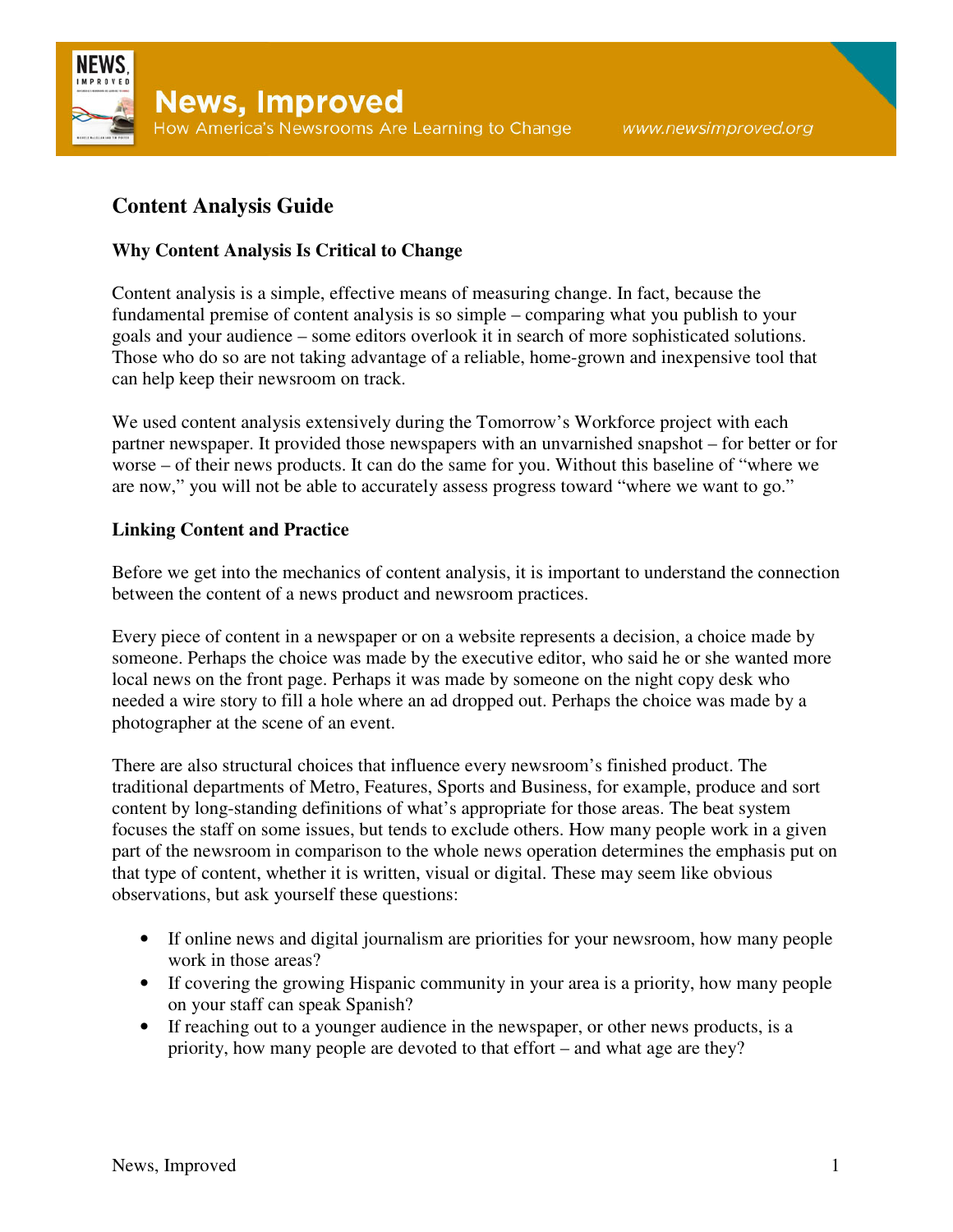

In other words, choices made by newsroom journalists represent a news organization's values and priorities. Content analysis shows, in raw numbers and in patterns of coverage, what a news organization values on a daily basis and where it puts resources of people, knowledge and time.

For many newspapers, content analysis will reveal that the daily news product contradicts the organization's stated mission. During the Tomorrow's Workforce project, for example, one newspaper said it placed a high value on diverse news coverage, yet a content audit found most of the images in the newspaper to be of white people, except in sports and crime coverage. Another newspaper emphasized its commitment to human interest stories, yet a content audit found stories about government and crime dominated the coverage.

In this regard, content analysis can show the leadership of a news organization if the values and priorities they want to guide their journalism by are actually being employed by their managers and their staffs. In short, is the news organization doing what it says it intends to do? Content analysis can answer that question.

### **Content Analysis Is Not Just for Print**

Content analysis works as well in digital as it does in print. A news organization's standards, goals and metrics for success may be different online than they are in print, but only a careful and considered review of the digital news product can determine if these standards and goals are being met.

While online content analysis includes measuring many of the standards used for print coverage, such as the type of stories, story play and diversity, it also includes elements that are more integral to online journalism, such as:

- Frequency of posting stories: How often is the newsroom posting? Are stories going online before print?
- Digital layering of stories: How many are text only? How many include visual components such as slide shows or video? How many include audio? How many add research material that takes the story beyond the print version?
- Audience behavior: Are readers reading what you want them to read, downloading what you want them to download?

As more and more newsrooms converge print and digital news operations, new ways of measuring online success will emerge, and content analysis will help journalists understand better not only their internal processes and decisions but the readership's reactions to those choices as well.

### **The Seven Steps of Content Analysis**

Content analysis starts with two basic questions: What are we as a news organization trying to do? And who are we trying to do it for?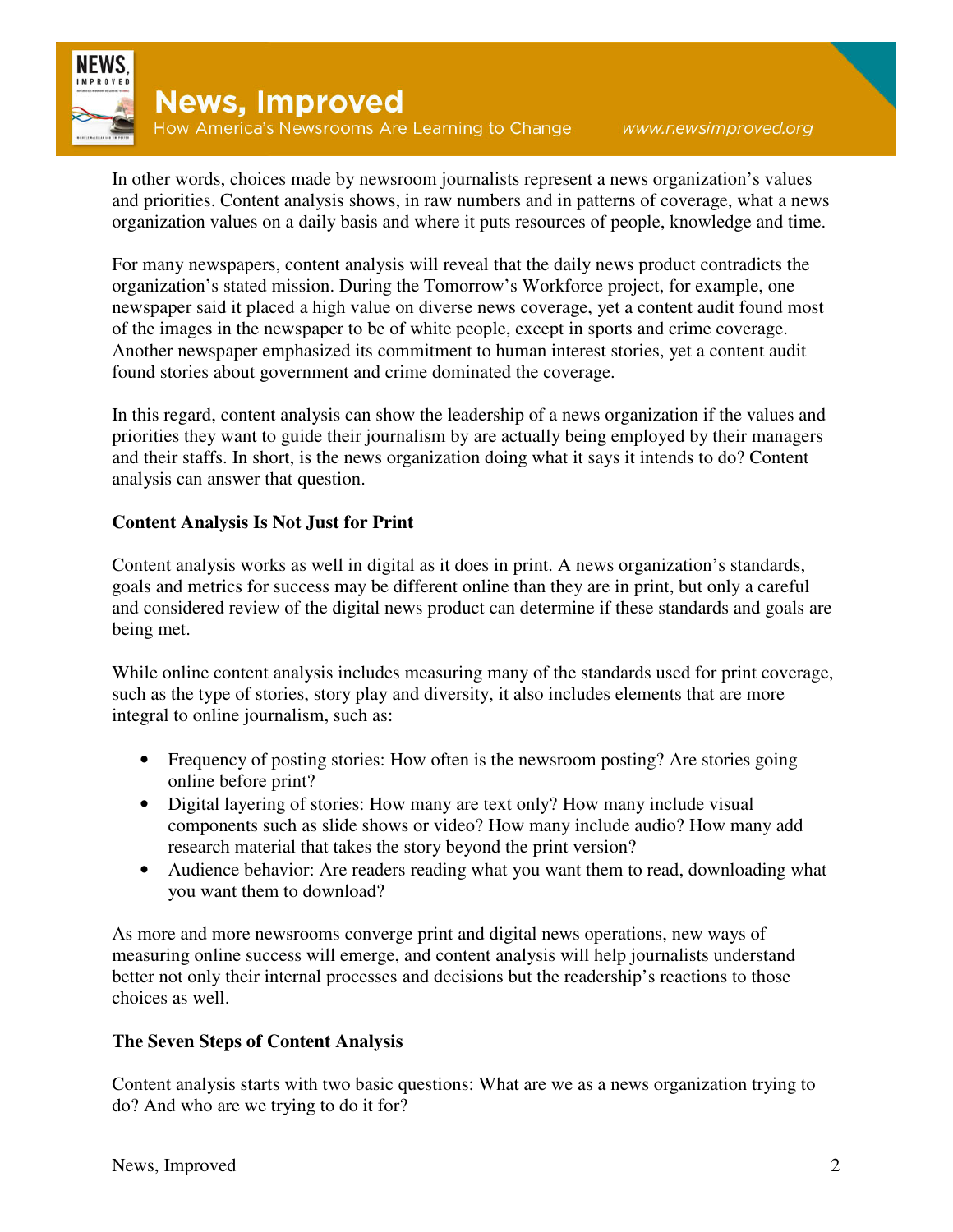

In Chapter 2, *Goals: Knowing Just Where You're Going,* we discussed the importance of setting organizational goals. Some goals might involve ways of leading or managing, others might be about process, but for news organizations most are going to be focused on products – editorial targets for their journalism, what we earlier called "intentional journalism."

You need identifiable goals for content analysis to be useful. You can't measure what you can't define. Each news organization will have its own answer to the goals question – new types of story forms, unique online material, more faces in the news pages that look like those in the community. These are the things you can measure.

The second question is about audience: Who are we doing our journalism for? This question has become more critical as the mass reach of newspapers has diminished and forced top editors – and business managers – to concentrate on building readership within narrower components of the news organization's communities.

Successful content analysis requires knowing the demographics of the audience and, for online readers, their behavioral patterns as well. Large news organizations likely have scads of readership and audience research (and probably not all it of shared with the newsroom). Smaller newspapers might only have access to U.S. Census data for their community. Web operations of every size track page views, downloads and reader behavior, such as the length of time users spend on the site, how they move from item to item and how they interact with both the site and with other readers.

Is more demographic and reader information better than a little? Sure. But a little is better than none. And there is no excuse not to have something.

Next, select a time period to analyze. For print, you need to review at least two weeks of the newspaper, but a month is better. Use non-consecutive weeks so a big running story or a special series doesn't skew the results. For online, the dynamic nature of a news site calls for real-time review. Track the pages daily during your chosen time periods to determine story play, choice of photos, content mix or whatever other metric you're using. Site statistics will provide usage data that can be mapped against your visual page review (where did the story with the most views play on the page, for example?).

Then, decide what exactly to count. In the news pages, that might be things such as varying story forms (narrative vs. graphic), types of stories (institutional vs. human, spot vs. enterprise, long vs. short), coverage patterns (crime, education, celebrity, for example) or story depth (how many sources in each story?). Diversity is most easily tracked through photographs because the names of people in a story don't necessarily convey gender, race or ethnicity. Who can you see in your newspaper or online? In which sections and with what types of stories do their pictures most appear? Are women mostly in the Features section? Are African Americans mostly in Sports?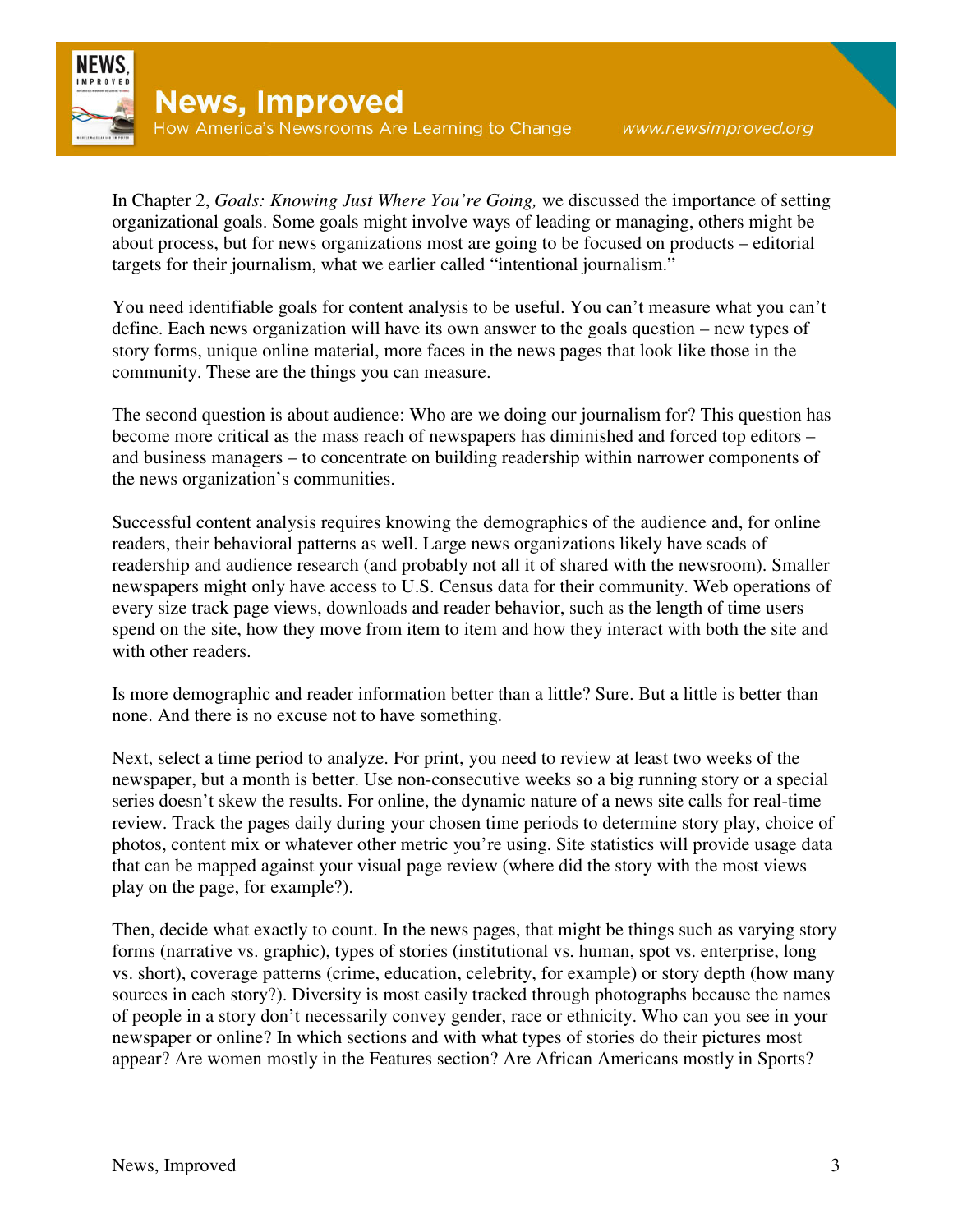

Some forms of content analysis can be done quickly, such as reviewing photographs or counting story forms. Others, such as tracking sourcing, require more time. But a basic review of photographs and story type can take only minutes a day. The "no time" excuse heard in many newsrooms doesn't hold up when applied to content analysis.

Here's the easy part. Now that you know what to count, then just do the math. Go through the newspapers or web pages, count the material and compile the numbers. We use Excel because it will not only do the math but produce charts that can be convincing visual aids when presenting the content analysis to your newsroom or leadership group.

Because content analysis is a diagnostic tool – a means, not an end – the next step is determining what numbers mean. Do they show you are succeeding, meaning that you're meeting your stated goals, or do they show you are falling short of those goals? The differing answers lead to different conversations in your newsroom about next steps. Success suggests ways to breed more of the same. Failure demands learning lessons and applying them to remedies.

Finally, the last stage of content analysis – just as in the elements of goal-setting – is repetition. Content analysis should be ongoing, done at regular intervals in order to measure progress toward a news organization's ever-changing set of goals. The newsroom changes, the audience changes, the competition changes – all these dynamics mean news products must be continually measured and analyzed. Over time, regular content analysis provides newsrooms with a historical record of performance that can guide decision-making in the future.

### **Content Analysis, Step by Step**

1. Define the content you're going to analyze. Base this definition on your news organization's editorial goals.

2. Define the audience. Use demographic and other readership data for print. Add reader behavior to these for online.

3. Choose a time frame. What period are you going to measure?

4. Decide what to count. Use specific items, such as story forms, photographs or downloads, that be easily identified.

5. Count. Do the math.

6. Analyze. Apply the numbers to goals and determine success or failure.

7. Repeat regularly. Establish means for ongoing content analysis.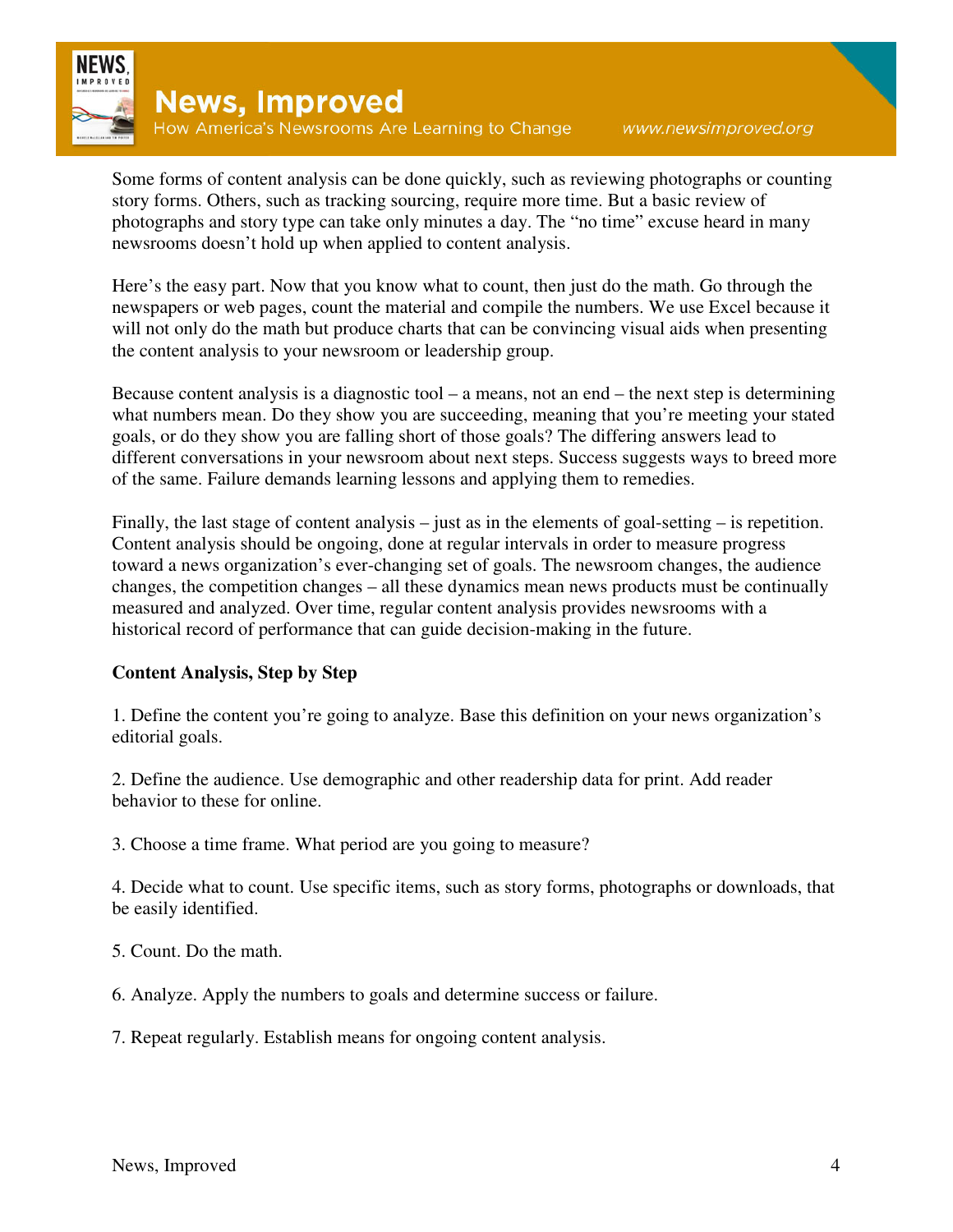

### **Examples of Content Analysis forms and charts**

Below are examples of demographic data and content analysis forms. The first shows a simple method of displaying the demographic data of a newspaper's market in comparison with the photographic content of the paper. In this case, note the number of Latinos on the circulation vs. the number seen in photographs in the newspaper.

| <b>Newspaper Diversity, Race, Ethnicity</b> |              |              |       |        |  |  |  |  |
|---------------------------------------------|--------------|--------------|-------|--------|--|--|--|--|
|                                             | <b>White</b> | <b>Black</b> | Asian | Latino |  |  |  |  |
| Regional Demographics, Census data          |              | 20.4         | 1.8   | 40.3   |  |  |  |  |
| Mix of Photos by Section (%)                |              |              |       |        |  |  |  |  |
| $A-1$                                       | 80           | 23           |       |        |  |  |  |  |
| <b>Main News</b>                            | 76           | 15           |       |        |  |  |  |  |
| Local                                       | 68           | 25           | o     | 8      |  |  |  |  |
| <b>Business</b>                             | 73           |              |       | 22     |  |  |  |  |
| Sports                                      | 53           | 43           |       |        |  |  |  |  |
| Lifestyle                                   | 85           |              |       | 9      |  |  |  |  |
| Totals (%)                                  | 73.8         | 22.1         | 4.9   | 1.6    |  |  |  |  |

The table below shows the Excel form used to tabulate the pictures during the initial count of the newspaper's content. Note where the non-white faces appeared in the newspaper.

| <b>Diversity (Photos), race</b> |              |              |       |        |        |
|---------------------------------|--------------|--------------|-------|--------|--------|
|                                 | <b>White</b> | <b>Black</b> | Asian | Latino | Total* |
| $A-1$                           | 35           | 10           |       |        | 44     |
| <b>Main News</b>                | 178          | 36           | 17    | 18     | 234    |
| Local                           | 107          | 40           |       | 12     | 157    |
| <b>Business</b>                 | 54           | 5            |       | 16     | 74     |
| Sports                          | 204          | 163          |       | 25     | 381    |
| Lifestyle                       | 153          | 16           |       | 16     | 181    |
| Sub-Total                       | 731          | 270          | 25    | 88     | 1071   |

Below is the same data displayed as a chart. The visual presentation can make the disparities look particularly striking.